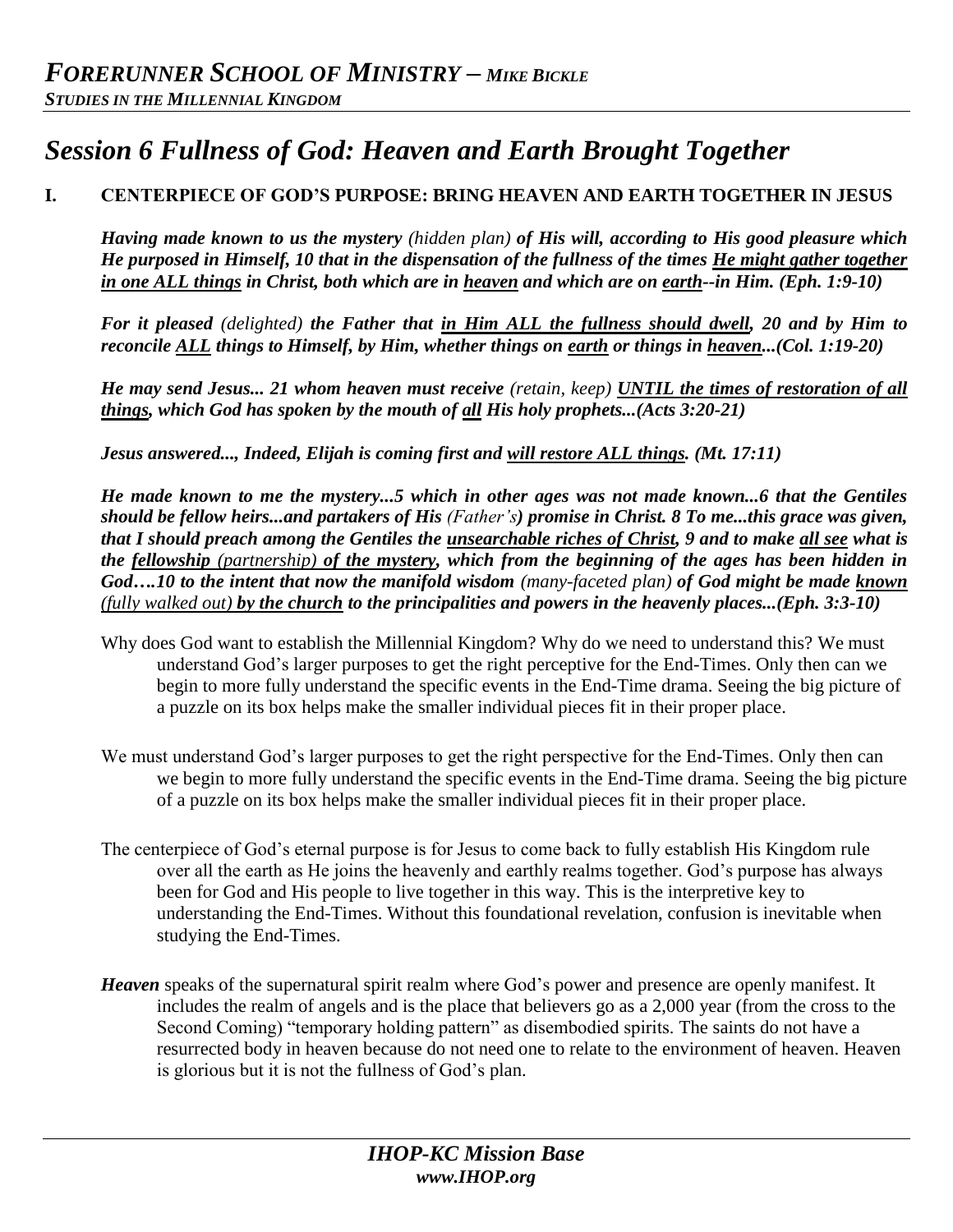*Earth* speaks of the material physical realm where human emotions and physical sensation may reach their fullest expression. The materiality of the Millennial earth then the New Earth will consist of concrete reality. The earthly realm *requires a resurrected body*. on the earth, saints will need a resurrected body to fully relate to it. Demons seek the greater expression that comes in possessing (dwelling in) humans.

*When an unclean spirit goes out of a man, he goes through dry places, seeking rest, and finds none. 44 Then he says, 'I will return to my house from which I came.' (Mt. 12:43-44)*

The New Jerusalem on the Millennial earth creates a new situation in which the spiritual and physical operate together dynamically. God's has planned a setting for human beings with material yet spiritual bodies to fully experience His fullness. Jesus ate and drank in His resurrected body to settle this issue that the resurrection was both a spiritual and a material body.

#### *The Lord will deliver me from every evil work and preserve me for His heavenly kingdom. To Him be glory forever and ever. Amen! (2 Tim. 4:18)*

- In the fullness of time, Jesus will take everything (good) in heaven and earth and bring them fully together. This will involve a manifold wisdom (many-faceted plan) that must be made known or demonstrated as human beings walk out each dimension in voluntarily obedience to Jesus.
- In the Old Testament, they understood the final abode for humanity to be on earth. They believed that God would come to dwell with humans rather than being translated to heaven to live with God. God's presence with humans on earth would release the attributes of heaven to this world.

# **II. FOUNDATIONAL PASSAGES ABOUT JESUS' REIGN OVER ALL THE EARTH,**

*Your kingdom come. Your will be done on earth as it is in heaven. (Mt. 6:10)* 

*All authority has been given to Me in heaven and on earth. 19 Go therefore and make disciples of all the nations, baptizing them in the name of the Father and of the Son and of the Holy Spirit…(Mt. 28:18-19)* 

*Blessed are the meek, for they shall inherit the earth. (Mt. 5:5)* 

*The seventh angel sounded: there were loud voices in heaven, saying, "The kingdoms of this world have become the kingdoms of our Lord and of His Christ, and He shall reign forever and ever!" (Rev. 11:15)* 

*Then I saw the souls of those who had been beheaded for their witness to Jesus and for the word of God, who had not worshiped the beast (Antichrist) or his image, and had not received his mark on their foreheads or on their hands. And they lived and reigned with Christ for a thousand years...6 they shall be priests of God and of Christ, and shall reign with Him a thousand years. (Rev. 20:4-6)* 

*For You (Jesus) were slain, and have redeemed us to God by Your blood out of every tribe and tongue…10 and have made us kings and priests to our God; and we shall reign on the earth. (Rev. 5:9- 10)*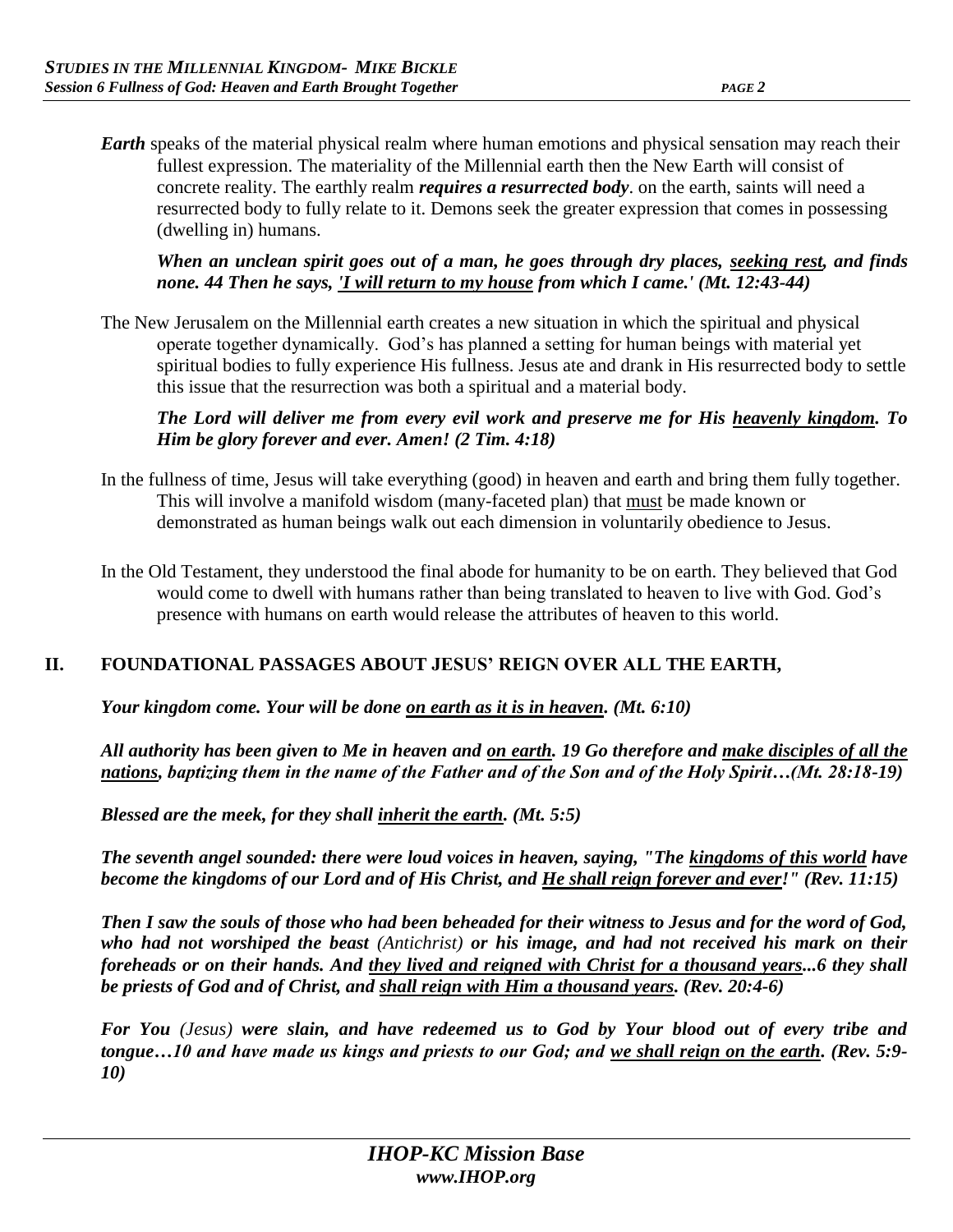*Yes, all kings shall fall down before Him; all nations shall serve Him. (Ps. 72:11)* 

*So the nations shall fear the name of the LORD, and all the kings of the earth Your glory. (Ps. 102:15)* 

*All the kings of the earth shall praise You, O LORD, When they hear the words of Your mouth. (Ps. 138:4)*

#### **III. REVIEW OF THE SESSIONS 6-9**

A. The centerpiece of God's eternal purpose is for Jesus to come back to fully establish His Kingdom rule over all the earth as He joins the heavenly and earthly realms together. Both heavenly and earthly dimensions must come together to fully express God's personality and purposes.

*Having made known to us the mystery (hidden plan) of His will…10 that...He might gather together in one ALL things in Christ, both which are in heaven and which are on earth. (Eph. 1:9-10)* 

- B. The spirit realm and the material realm come together as the New Jerusalem descends to just above the Millennial earth in two stages. Stage one of the descent of the New Jerusalem is partial yet substantial at the Second Coming. Stage two of the descent of the New Jerusalem is total and ultimate after the Millennium.
- C. There are at least *five reasons* that we know that the New Jerusalem is distinct from the Millennial Jerusalem, yet not resting on earth, yet close to it. First, the Kings of the earth come into the New Jerusalem during the Millennium to bring their glory (Rev. 21:24). Second, the leaves are for the healing of the nations (Rev. 22:2). Third, the angels guard sinners from entry (Rev. 21:12, 22:14-15; Gen. 3:22-24). Fourth, the New Jerusalem lights up the saved nations on the Millennial earth not unsaved ones (Rev. 21:24; 20:7-9). Fifth, the size of the Millennial Jerusalem is approximately 10 square miles (4,500 rods **x** 4,500 rods) (Ezek. 48:30-35; 45:6; 48:15-19) whereas, the New Jerusalem is 1500 miles.
- D. At Jesus' Second Coming, He establishes His Throne of Glory to judge all nations (Mt. 25:31; Jer. 3:17; Ezek. 43:4-7; Zech. 6:12-13). Jesus' Throne of glory has an earthly and heavenly dimension being established in Millennial Jerusalem and also in the heavenly New Jerusalem. The government of heaven and of earth come fully together as the two Jerusalems are brought together (Rev. 22:3). The saints reign on the Millennial earth (Matt. 19:28, Lk. 22:29), yet we live with resurrected bodies in New Jerusalem. Our residence is in the New Jerusalem, but our government takes place on the earth.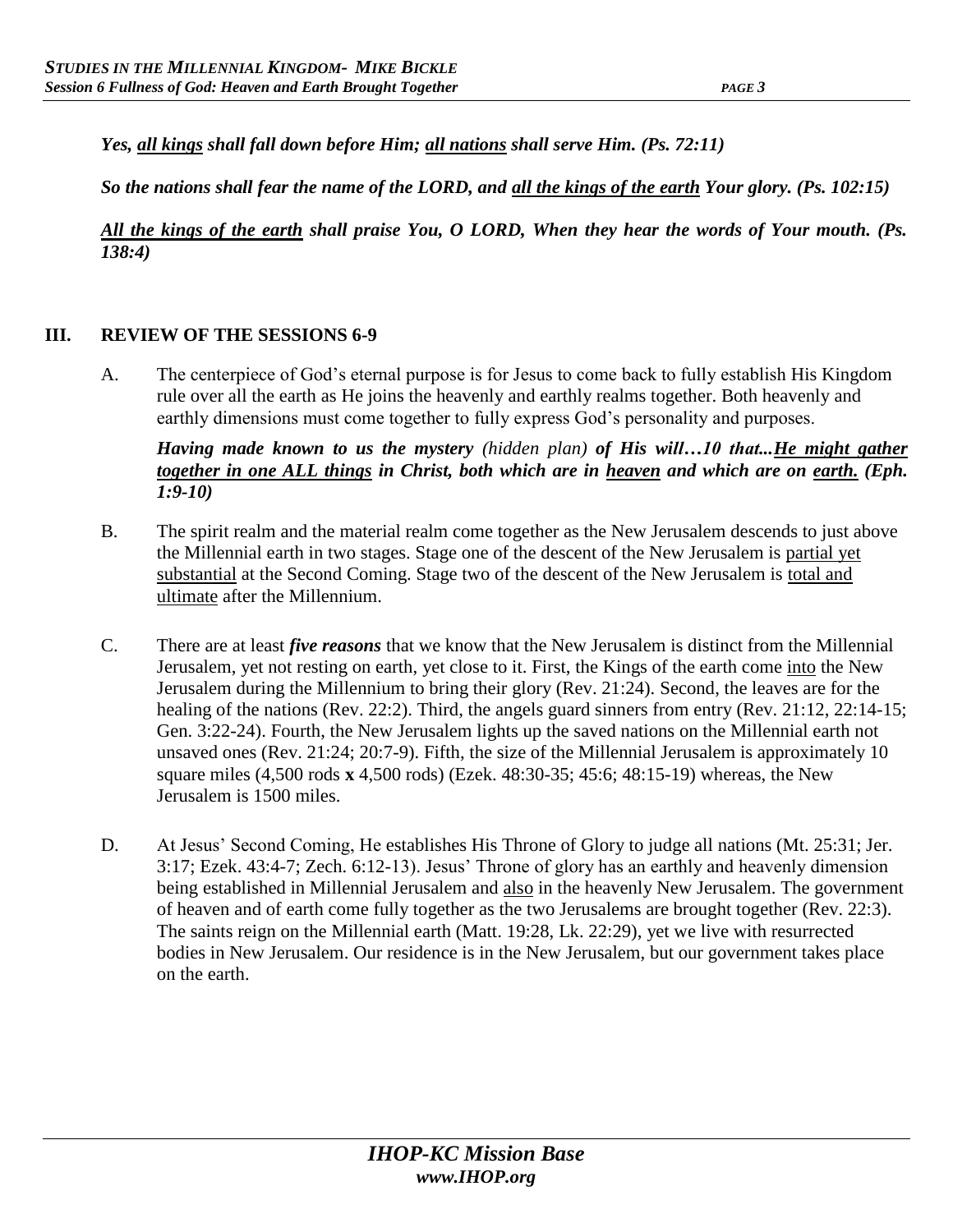- E. Jesus' Throne on earth and in Heaven is clearly one Throne. *The joining of the two Jerusalems establishes the "Corridor of Glory" in which 12 significant aspects of God's plan come into a dynamic convergence*. *(Converge means to come together from different directions to an intersecting point to achieve union).* The term convergence points to the paradox of both dimensions (heavenly and earthly), each having distinction, yet with a significant merging or overlapping as a unified reality.
- F. *The 12 significant aspects of Jesus' Throne of glory:* are the 1) *Mountain*, 2) the *City of Jerusalem* (with 12 gates), 3) *God's House* (where God's family lives together with God, Rev. 21:1-8), 4) the *Holy of Holies* (Temples), 5) the *garden of Eden* (where physical paradise is), 6) the *River* that heals, 7) the *Trees* (with 12 fruit ever month), 8) the *Highway*, 9) the *whirlwind*  (tornado-like funnel of glory), 10) the *pillar of cloud*, 11) the *perfumed smoke* and 12) the *shining fire* (that surrounds Jerusalem).
- G. In our last session, we looked at Jesus' Throne of Glory as a Mountain-City of God's House. We looked at the convergence of the two realms (heavenly/earthly), including the city of Jerusalem (with 12 gates), the Holy Mountain, the two Holy of Holies (Temples), the two Gardens (garden of Eden), the two Rivers, the two Trees and the two Highways.
- H. In this session, we will look at this "Corridor," described by Isaiah as including a *cloud* (pillar of glory reaching from earth to heaven) with elements of *smoke* and *shining fire.* This "Corridor" is described by Ezekiel as a *whirlwind* (the vast glorious tornado funnel that engulfs Jesus' Chariot-Throne, Ezek. 1). Some have referred to this corridor as a vast "heavenly elevator" connecting God's Temple in heaven (New Jerusalem) to His Temple on the Millennial earth.
- I. The whirlwind, pillar of cloud of glory, perfumed smoke and the shining fire connect God's Temple in heaven (New Jerusalem) to His Temple on the Millennial earth establishing His glorious resting place on the earth (Isa. 66:1; 11:10; Ps. 132:7-14).
- J. The New Jerusalem (heavenly Temple) descends to a place just above Millennial Jerusalem (especially the Temple on Millennial Mt. Zion). In other words, Jesus' Throne of glory (Mountain-City-House) or His vast governmental complex includes the Millennial Temple and the New Jerusalem joined by a "Corridor of Glory" comprised of the pillar of the glory cloud, smoke and fire forming a whirlwind of glory around His Chariot-Throne (Ezek. 1). This is the place of God's Temple or His glorious Resting Place on the earth or the place of the soles of His feet (Isa. 66:1; 11:10).
- Millennial Jerusalem and the Heavenly New Jerusalem are closely connected in many Scriptures. The Scripture refers to Jerusalem below and Jerusalem above (Gal. 4:26) or Zion below and Zion above (also called the third heaven in 2 Cor. 12:2 and the continuing city in Heb. 13:14).

*Jerusalem above is free, which is the mother of us all. (Gal. 4:26)* 

*Such a one was caught up to the third heaven. (2 Cor. 12:1-2)*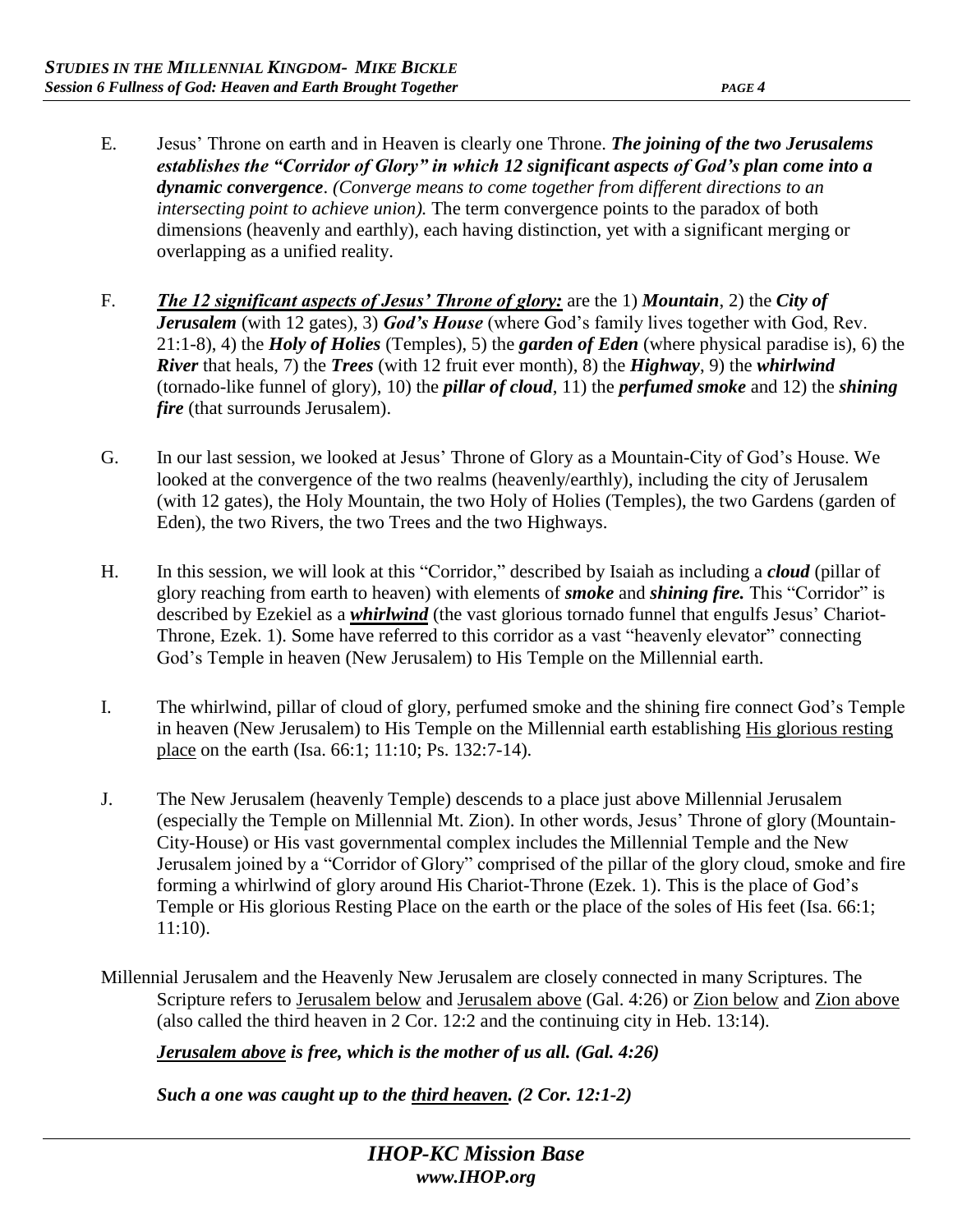*But you have come to Mount Zion and to the city of the living God, the heavenly Jerusalem, to an innumerable company of angels, 23 to the general assembly and church of the firstborn who are registered in heaven, to God the Judge of all, to the spirits of just men made perfect (Heb. 12:22- 23)* 

*For here we have no continuing city, but we seek the one to come. (Heb. 13:14) He waited for the city which has foundations, whose builder and maker is God. (Heb. 11:10)* 

*They desire…a heavenly country…for He has prepared a city for them. (Heb. 11:16)* 

#### **IV. UNDERSTANDING THE END-TIMES: SEEING JESUS' POWER TO IN RULE THE EARTH**

- A. The miracle power of Jesus manifest in context to His first coming as He accomplished redemption the cross is recorded in the four Gospels (totally 89 chapters).
- B. The miracle power of Jesus manifest in context to His Second Coming as He establishes His worldwide leadership is recorded in over 100 chapters in which the End-Times is the main topic.

# **V. HEAVEN AND EARTH – DEFINITIONS**

#### *In the beginning God created the heavens and the earth (Gen. 1:1)*

- The theme of Genesis 1 is the heavens and earth. This is the first thing God revealed because His eternal purpose is centered around these two realms being fully brought together in the dispensation of the fullness of the times (Eph. 1:10). This is the main focus of God's mystery or plan because it is the context in which God wants to live forever with the redeemed (Rev. 21:1-8). In Gen. 2-3, God walked with Adam in face to face fellowship as spiritual and natural realms operated together.
- God purposefully created the universe in two distinct realms. The material world is dynamic yet inferior to the spirit world (Heb. 11:3). However, it is a vital part in expressing the fullness of God
	- 1. *Heaven*: supernatural spirit realm divine power and presence
	- 2. *Earth*: material physical realm human emotions and physical sensation. The materiality of the Millennial earth and then the New Earth will consist of concrete reality. The earthly realm relationship with the heavenly realm *requires a resurrected body*.
	- 3. God's purpose is not for the saints to float in heaven as a "spirit being" with nothing to do. He has planned a setting for human beings with material yet spiritual bodies to fully experience His fullness.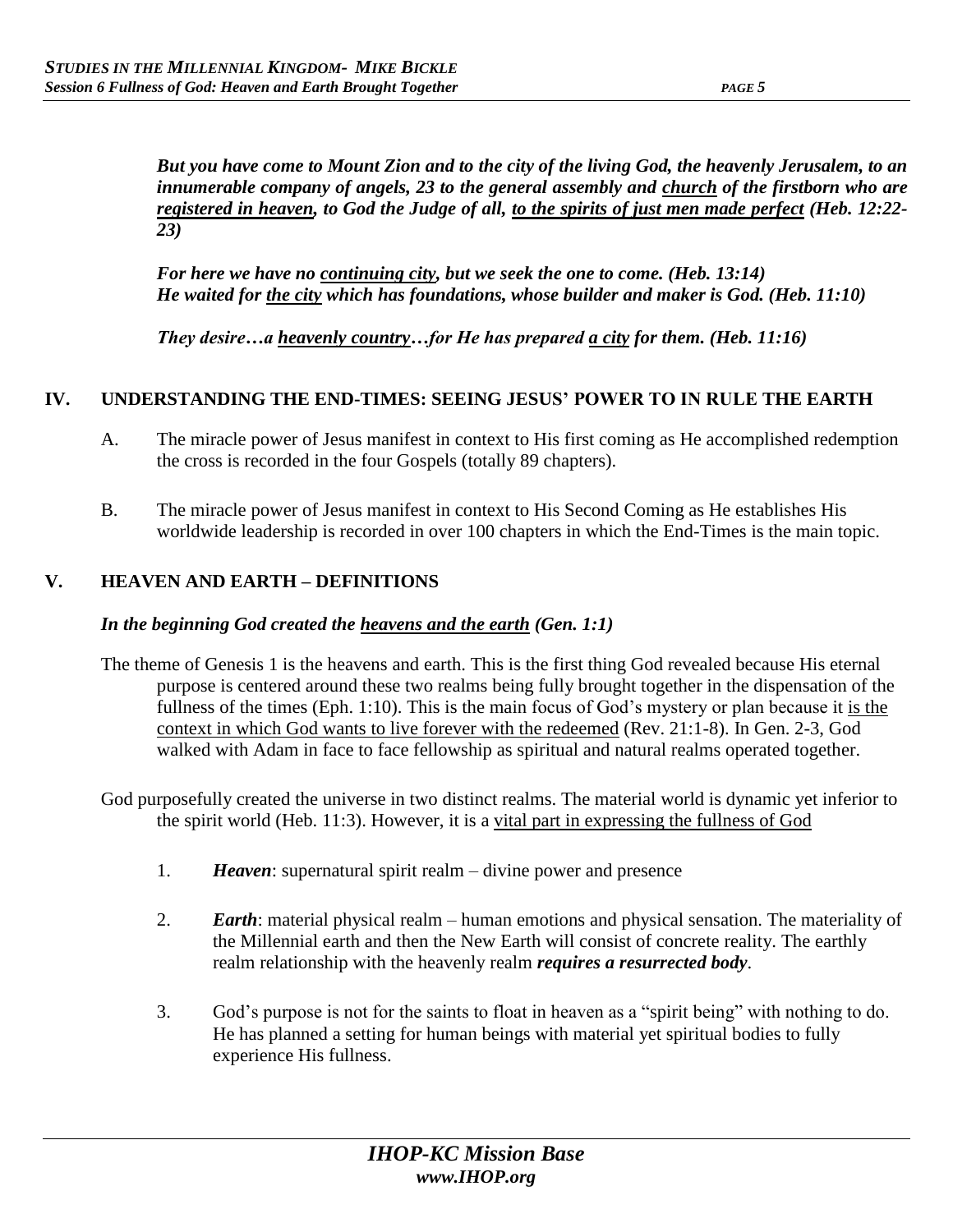- 4. Jesus ate and drank in His resurrected body to settle this issue that the resurrection was both spiritual and material body. The reason saints go to heaven without a material body is because they do not need one there. Yet on the earth, saints will need a resurrected body to fully relate to it. The New Jerusalem on the Millennial earth creates a new situation in which the spiritual and physical operate together dynamically.
- 5. *Son of Man*  this is the title Jesus used most when referring to Himself rather than one that emphasized His deity as the uncreated Son of God who created all things (Col. 1:16). In other words, Jesus pointed to the His humanity, being 'of the dust' or in the likeness of sinful humanity (Rom. 8:3).

#### *God...by sending His own Son in the likeness of sinful flesh... (Rom. 8:3*

a. Jesus' coronation as king of nations is in context to His title as the Son of Man.

*One like the Son of Man (Jesus)...came to the Ancient of Days (Father)...14 to Him was given dominion and glory and a kingdom, that all nations...should serve Him. (Dan. 7:13-14)*

- b. Ezekiel was the OT prophet with most heavenly experiences yet was referred to as the "son of man" to draw attention to his humanity being made of the dust. God referred to Ezekiel as the son of man 93 times in the book of Ezekiel.
- c. The point of emphasize here is that God is deeply committed to the earthly realm in fulfilling His eternal purposes.

God being is spirit not material. He lives in heaven or the spirit realm. (John 5:37)

*God is Spirit, and those who worship Him must worship in spirit and truth. (Jn. 4:24)*

*Who being in the form of God, did not consider it robbery to be equal with God, 7 but...taking the form of a bondservant, and coming in the likeness of men. (Phil. 2:6-7)*

# **VI. HEAVENLY JERUSALEM AND EARTHLY JERUSALEM BROUGHT TOGETHER**

*I, John, saw the holy city, New Jerusalem, coming down out of heaven from God..(Rev. 21:2)* 

*Showed me the great city, the holy Jerusalem, descending out of heaven from God (Rev. 21:10)*

*The city of My God, the New Jerusalem, which comes down out of heaven from My God. (Rev. 3:12)* 

A. The New Jerusalem descends to the Millennial Jerusalem connecting the two Jerusalems. Jesus rules in heaven as the Son of God (New Jerusalem) and He rules on the earth as the Son of David (earthly Jerusalem). He is the only one with authority to bring both realms together (Mt. 28:18). *The government of heaven and of earth come fully together at the Second Coming*.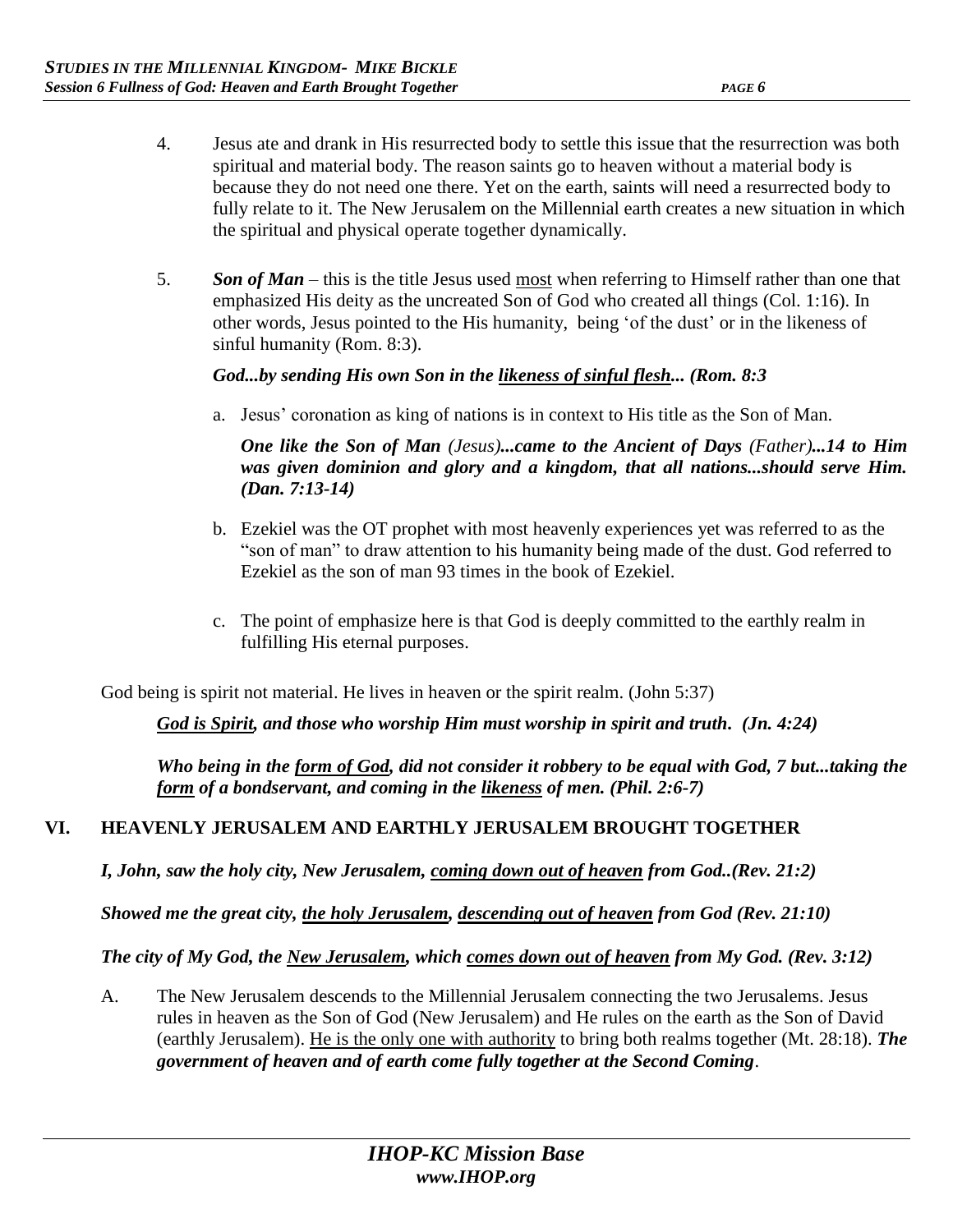- B. Jesus is King of the two Jerusalems. He brings the fullness of heaven and earth together as the New Jerusalem descends to the Millennial earth. Jesus will bring unity between the heavenly and earthly realms.
- C. The connecting point of earth and heaven is humanity. The point that God chose for heaven and earth to come together is humanity in His image and filled with His Spirit. In other words, Jesus is the foundational connection as He releases His fullness through His Bride (redeemed humanity). Jesus' eternal partner (Bride) will be fully involved in this glorious plan (Isa. 61:3; Ps. 90:17). Jesus is the door into this one reality as the connecting point that brings the two realms together. Jesus as the second Adam will complete the Cultural Mandate (Gen. 1:28). We must not reduce the gospel to its entry point of forgiveness of sin. The gospel is the good news of Jesus' total leadership over the earth with our involvement being allowed on the basis that we receive His forgiveness and righteousness as a gift when we repent and believe in Jesus.

*Nathanael answered..., "Rabbi, You are the Son of God (Divine)! You are the King of Israel (human)!"... 51 He said to him, "Most assuredly, I say to you, hereafter you shall see heaven open (Corridor of Glory), and the angels of God ascending and descending upon the Son of Man." (Jn. 1:49-51)* 

- D. Millennial Temple is arena of the Holy, Holy, Holy of Isaiah's encounter in the temple Isaiah 6:6-4. God chose for heaven and earth to come together is humanity in His image and filled with His Spirit. Then the resurrected saints work together with Jesus, the angels and the Millennial inhabitants in this environment to fully transform the earth through a process." Jesus being human made it possible for all humanity who say YES To enter in
- E. The battle of Armageddon is over Jerusalem as the place Jesus returns to rule the earth. The focus of spiritual warfare is on this battle. This is why so much terrorism is focused on Israel. The Throne that sentences Satan to prison (Rev. 20:1-10) is ruled by a human in Jerusalem.

# **VII. TWO REALMS: CONVERGENCE OF FOUR DIMENSIONS IN JESUS' KINGDOM**

- A. The two realms: *Heaven* speaks of the supernatural spirit realm where God's power and presence are openly manifest with angels in the New Jerusalem. *Earth* speaks of the material physical realm where human emotions and physical sensation reach their fullest expression.
- B. *Jesus' Throne –* Jesus rules in heaven as the Son of God (New Jerusalem) and He rules on the earth as the Son of David (earthly Jerusalem). He is the only one with authority to bring both realms together (Mt. 28:18). *The government of heaven and of earth come fully together at the Second Coming*. Jesus rules the earth in righteousness and justice as the Son of David on the Throne of David as He rules in heaven as the Son of God on the God's Throne (Rev. 3:21). This requires revelation of Jesus as the human King over the human kingdom on a material earth not just being fully God in heaven with His Father.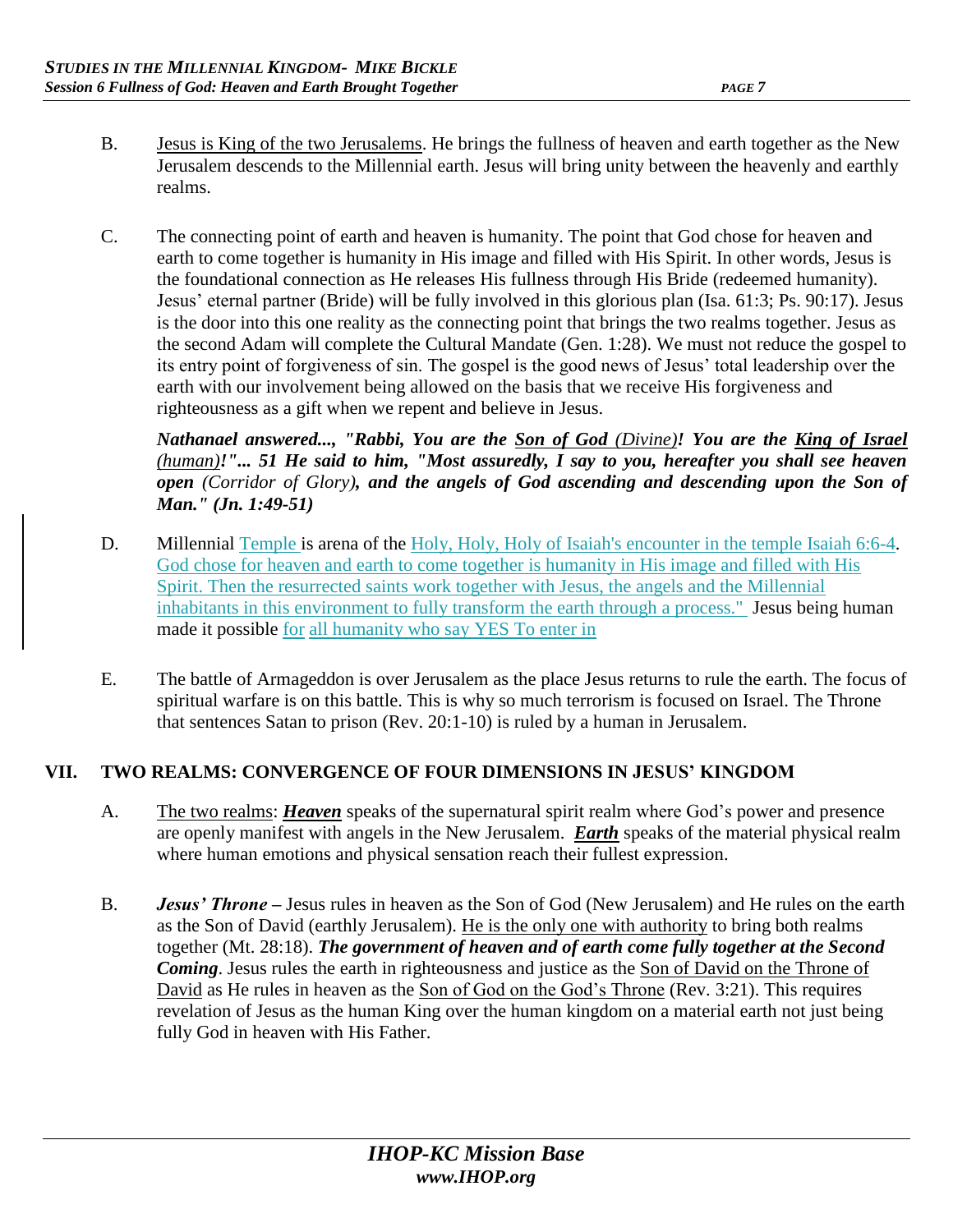- C. *City of Jerusalem* Jesus is King of the two Jerusalems. He brings the fullness of heaven and earth together as the New Jerusalem descends to the Millennial earth creating the vast governmental complex as the center of government of the earth and the universe. The two Jerusalems come together as the "resurrection of the earth occurs" (Rom. 8:17-23; 11:15; Isa. 11:6-9; 35;1-8; 65:17- 25). Both Jerusalem has gates that never shut (Rev. 21:25; Isa. 60:11-12; Ps. 24:8) .
- D. *Garden of Eden* material paradise of pleasure expressed on the Millennial earth and in the New Jerusalem (with the Tree of Life and the River of Life fully restored).
- E. *Holy of Holies (Temple)* this is the place where God's manifest Presence is fully discernible by His people as the worshipping Bride in intimate partnership with God. This is the context in which God desires to manifest Himself in His people as His resting place. The Temple above or the Holy of Holies above is the New Jerusalem. The city itself is a Holy of Holies (Rev. 21:10; 16:17). The city has God's glory like a Jasper stone or diamond radiating through it. This is Shekinah glory throughout the entire city which makes the New Jerusalem the Holy of Holies. The Holy of Holies below in the Millennial Jerusalem Temple (Ezek. 40-48) is also filled with glory. It is one or two Holy of Holies? It is two expressions one vast reality in the midst of God's mountain. God will bring them together in a dynamic convergence.
- F. *Summary:* a Throne in a Temple in a City that is surrounded by a Garden (with a River that supplies the Trees with supernatural fruit for healing). The two realms of heaven and earth come together bringing these four dimensions into a dynamic convergence in the "Corridor of Glory."
- G. *Additional comments:* Jesus' Throne of Glory is a Great Mountain City of God's House with a joining of the two Jerusalems. There is what I am calling a Corridor of Glory between the two Jerusalems creating a dynamic convergence between as they are together God's Mountain City as the place of His Throne, the dwelling place for the saints with resurrected bodies. The "Corridor of Glory" is where Jesus' vast governmental complex in the midst of God's whirlwind (cloud of glory) which establishes God's Temple or His Glorious Resting Place on the earth. This is the epicenter from which Jesus leads the Dominion or Cultural Mandate (Gen. 1:28). This includes the convergence of the two Holy of Holies, the two Gardens, the two Rivers, the two Trees and the two Highways The convergence of the two highways. It is called the highway of holiness. It is a complex highway system One highway leads from the nations to the Millennial Jerusalem. One highway leads from the Millennial Jerusalem into the New Jerusalem. This highway brings people of nations to the New Jerusalem in relationship with the Corridor of Glory so that the kings of the earth can bring their glory into the New Jerusalem on it. They ascend the hill of the Lord in the most literal sense and can only do this if they live in purity. Some of the kings of the earth will not be pure all the way.

# **VIII. FULLNESS OF GOD**

*Till we all come ...to the measure of the stature of the fullness of Christ...(Eph. 4:13)*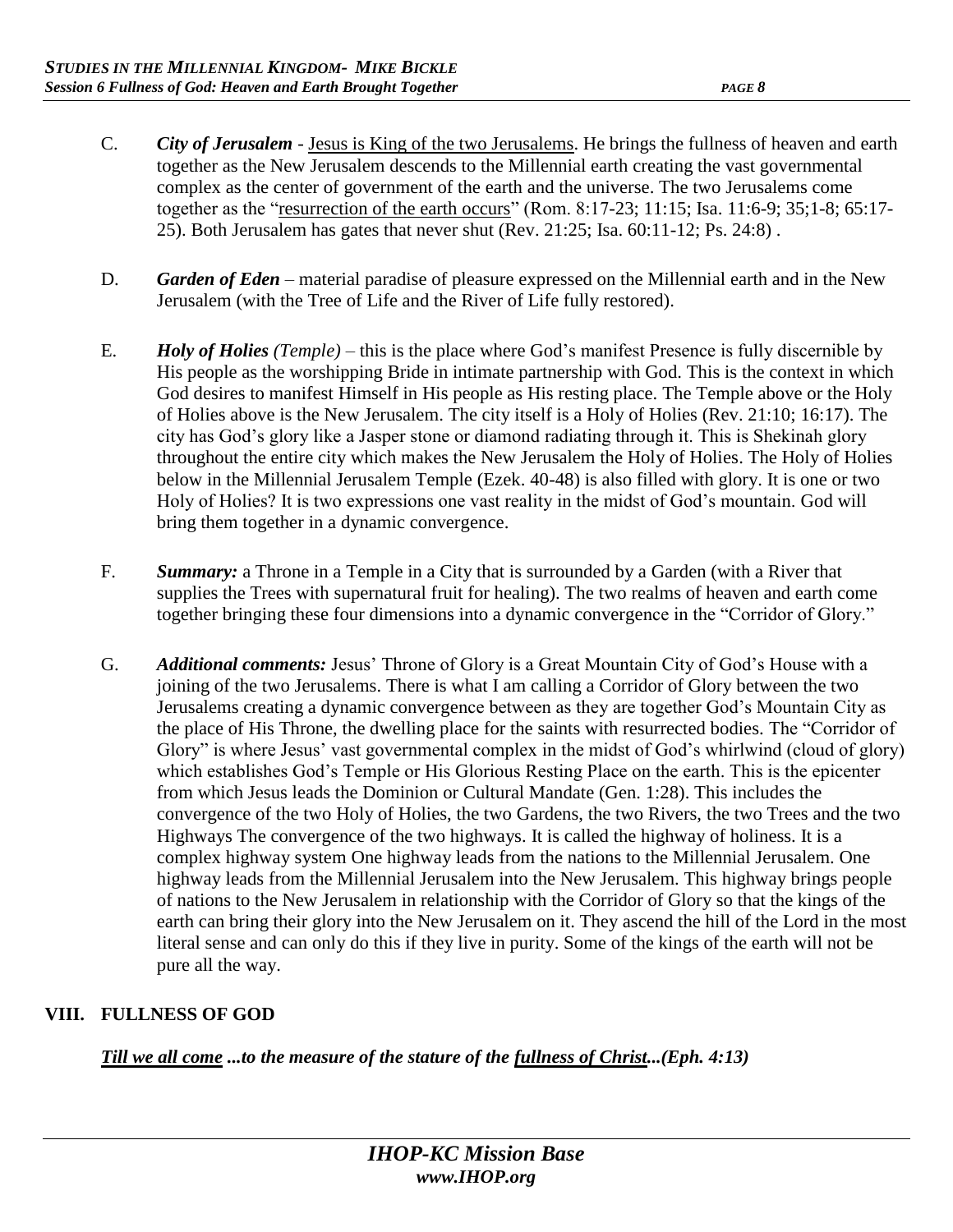*That…He might gather together in one all things in Christ, both which are in heaven and which are on earth--in Him. (Eph. 1:10)* 

*To know the love of Christ...that you may be filled with all the fullness of God. (Eph. 3:19)* 

*For it pleased (delighted) the Father that in Him ALL the fullness should dwell, 20 and by Him to reconcile ALL things to Himself, by Him, whether things on earth or things in heaven... 2:9 For in Him dwells all the fullness of the Godhead bodily; 10 and you are complete in Him, who is the head of all principality and power. (Col. 1:19-20; 2:9-10)* 

- A. God requires the spirit realm and the material realm to come together with humans voluntarily living in love and righteousness in order to fully express God's personality and purposes (Eph. 1:22-23; 3:19; 4:13; Col. 1:19-20; 2:9-10; Jn. 1:16; Rom. 11:12, 15).
- Some only view the End-Times through the reality of heaven without emphasizing the earthly dimension of the Kingdom of God. The fullness of God is found when all these dimensions come together. The materiality of the Millennial earth, then the New Earth will be consist of concert reality. In other words, it will have material substance (wood, steel, cement, food, animals, etc.). We will live in context to a concrete reality along with supernatural splendor (New Jerusalem) as we are filled with the Holy Spirit. In other words, the *"fountain of youth"* dream is more than a reality in Christ.
- B. Both realms with the four dimensions must come together for God's fullness to be manifest (Rev. 21-22). God requires the spirit realm and the material realm to come together to fully express God's personality and purposes
- The Father gave all authority to Jesus then gave Jesus to the Church as God's chosen vehicle to release Jesus' fullness throughout the earth and beyond. Gen. 15:1

*He (Father) put all things under His (Jesus') feet, and gave Him to be head over all things to the church, 23 which is His body, the fullness of Him who fills all in all. (Eph. 1:22-23)* 

*As for the saints who are on the earth, "They are the excellent ones..." (Ps. 16:3)* 

*Melchizedek king of Salem brought out bread and wine...19 And he blessed him and said: "Blessed be Abram of God Most High, Possessor of heaven and earth. 15:1 After these things the word of the LORD came to Abram in a vision, saying, "Do not be afraid, Abram. I am your shield, your exceedingly great reward." (Gen. Gen. 14:18-15:1)*

The reason for God's great plan does this

*But God, who is rich in mercy, because of His great love with which He loved us...6 raised us up together, and made us sit together in the heavenly places in Christ Jesus, 7 that in the ages to come He might show the exceeding riches of His grace in His kindness toward us in Christ Jesus. (Eph. 2:4-7)*